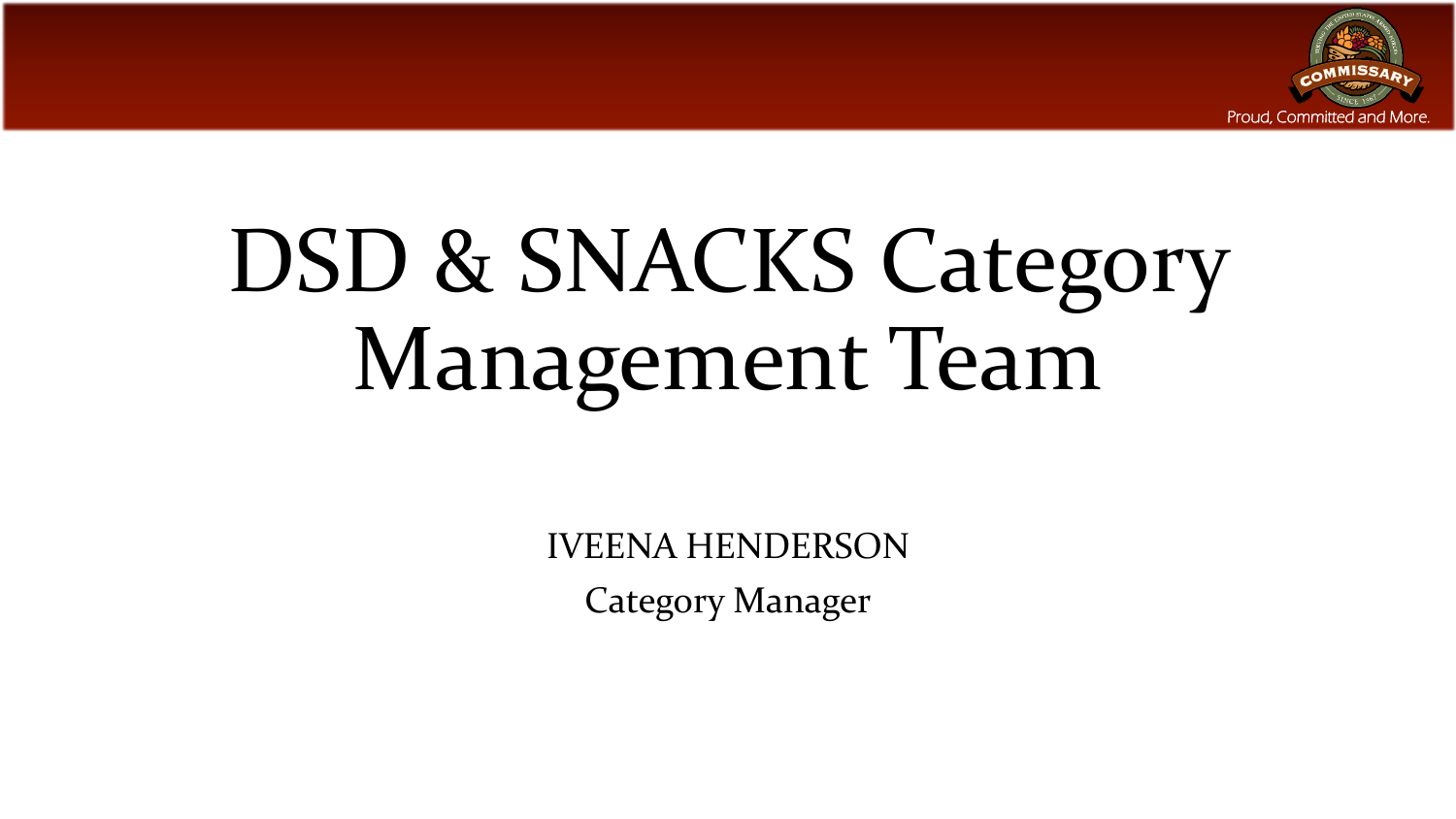

| Sales Volume           | \$150.8M        |
|------------------------|-----------------|
| <b>YOY Growth</b>      | 4.6%<br>Rem AOC |
| <b>Net Savings %</b>   | 21.0%           |
| # of SKUs Planogrammed | 1,062           |
| # of Suppliers         | 52              |



| <b>Category Dynamics</b> |                        |
|--------------------------|------------------------|
|                          | Sales (\$M) YOY Growth |
|                          |                        |

| <b>Energy</b>           | 14.6 | 5.3%    |
|-------------------------|------|---------|
| Soda Premium            | 1.9  | 14.6%   |
| <b>Mixers</b>           | 1.1  | 0.2%    |
| <b>Misc Snacks</b>      | 11.2 | 9.5%    |
| <b>Candy Chocolate</b>  | 18.3 | $-1.7%$ |
| <b>Popcorn RTE</b>      | 1.6  | $-1.7%$ |
| <b>Cookies/Crackers</b> | 43.0 | $-0.4%$ |
| <b>Salty Snacks</b>     | 56.4 | $-0.1%$ |
| <b>Healthy Snacks</b>   | 2.6  | 15.8%   |

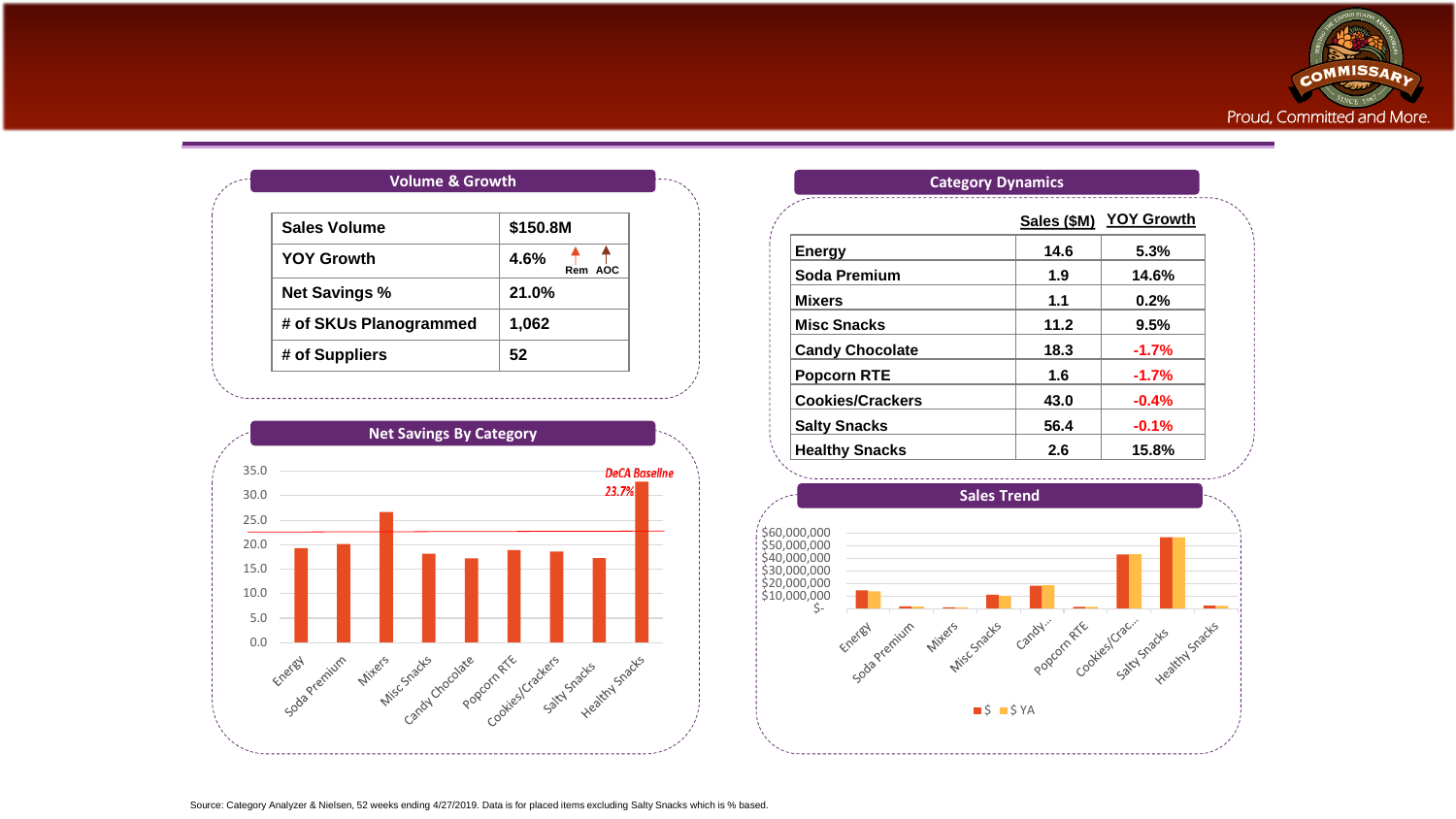

| DSD & Snacks Team Presentation Calendar JAN - DEC 2019 +A1:E26 |                  |  | <b>ADD/DELETE PACKAGE CHANGES</b>  |                          |  |
|----------------------------------------------------------------|------------------|--|------------------------------------|--------------------------|--|
| <b>CATEGORY</b>                                                | <b>MONTH</b>     |  | <b>CATEGORY</b>                    | <b>3RD WEEK OF MONTH</b> |  |
| <b>Beverage, Energy</b>                                        | <b>FEBRUARY</b>  |  | <b>Beverage, Energy</b>            | <b>FEBRUARY/AUGUST</b>   |  |
| <b>Beverage, New Age</b>                                       | <b>FEBRUARY</b>  |  | <b>Beverage, New Age</b>           | <b>FEBRUARY/AUGUST</b>   |  |
| Soda, Premium                                                  | <b>APRIL</b>     |  | Soda, Premium                      | <b>APRIL/NOVEMBER</b>    |  |
| Soda, Regular                                                  | <b>APRIL</b>     |  | Soda, Regular                      | <b>APRIL/NOVEMBER</b>    |  |
| <b>Mixers</b>                                                  | <b>FEBRUARY</b>  |  | <b>Mixers</b>                      | FEBRUARY/AUGUST          |  |
| <b>Snack, Salty</b>                                            | <b>OCTOBER</b>   |  | <b>Snack, Salty</b>                | <b>MARCH/OCTOBER</b>     |  |
| <b>Snacks, Healthy</b>                                         | <b>SEPTEMBER</b> |  | <b>Snacks, Healthy</b>             | <b>MARCH/SEPTEMBER</b>   |  |
| <b>Snacks, Canister</b>                                        | <b>SEPTEMBER</b> |  | <b>Snacks, Canister</b>            | <b>MARCH/SEPTEMBER</b>   |  |
| <b>Candy, Chocolate</b>                                        | <b>JANUARY</b>   |  | <b>Candy, Chocolate</b>            | JANUARY/JUNE/OCTOBER     |  |
| <b>Candy, Non-chocolate</b>                                    | <b>OCTOBER</b>   |  | <b>Candy, Non-chocolate</b>        | JANUARY/JUNE/OCTOBER     |  |
| <b>Grain Cakes</b>                                             |                  |  | <b>Grain Cakes</b>                 | <b>JULY</b>              |  |
| <b>Bread</b>                                                   | <b>MARCH</b>     |  | <b>Bread</b>                       | <b>MARCH/SEPTEMBER</b>   |  |
| <b>Bread, Organic</b>                                          | <b>MARCH</b>     |  | <b>Bread, Organic</b>              | <b>MARCH/SEPTEMBER</b>   |  |
| <b>Bread, International</b>                                    | <b>MARCH</b>     |  | <b>Bread, International</b>        | <b>MARCH/SEPTEMBER</b>   |  |
| Tortillas/pizza crust                                          | <b>FEBRUARY</b>  |  | Tortillas/pizza crust              | FEBRUARY/AUGUST          |  |
| <b>Ice Cream Cones/Toppings</b>                                | <b>AUGUST</b>    |  | <b>Ice Cream Cones/Toppings</b>    | <b>AUGUST</b>            |  |
| <b>Sweet Goods</b>                                             | <b>APRIL</b>     |  | <b>Sweet Goods</b>                 | <b>APRIL/NOVEMBER</b>    |  |
| Popcorn, Micro                                                 | <b>JANUARY</b>   |  | Popcorn, Micro                     | JANUARY/JUNE             |  |
| Popcorn, RTE                                                   | <b>JANUARY</b>   |  | Popcorn, RTE                       | JANUARY/JUNE             |  |
| <b>Cookies/Crackers</b>                                        | <b>SEPTEMBER</b> |  | <b>Cookies/Crackers</b>            | FEBRUARY/SEPTEMBER       |  |
| <b>Cracker, Snack</b>                                          | <b>APRIL</b>     |  | <b>Cracker, Snack</b>              | <b>APRIL/NOVEMBER</b>    |  |
| <b>Snacks</b> , Nuts                                           | <b>JANUARY</b>   |  | <b>Snacks, Nuts</b>                | <b>JANUARY/JULY</b>      |  |
| <b>Cracker, Speciality Biscuit</b>                             | <b>OCTOBER</b>   |  | <b>Cracker, Speciality Biscuit</b> | <b>FEBRUARY/OCTOBER</b>  |  |
| <b>Snacks Misc/Meat</b>                                        | <b>AUGUST</b>    |  | <b>Snacks Misc/Meat</b>            | <b>JANUARY/AUGUST</b>    |  |

| <b>ADD/DELETE PACKAGE CHANGES</b>  |                           |
|------------------------------------|---------------------------|
| <b>CATEGORY</b>                    | <b>3RD WEEK OF MONTH</b>  |
| <b>Beverage, Energy</b>            | FEBRUARY/AUGUST           |
| <b>Beverage, New Age</b>           | <b>FEBRUARY/AUGUST</b>    |
| Soda, Premium                      | <b>APRIL/NOVEMBER</b>     |
| Soda, Regular                      | <b>APRIL/NOVEMBER</b>     |
| <b>Mixers</b>                      | FEBRUARY/AUGUST           |
| <b>Snack, Salty</b>                | <b>MARCH/OCTOBER</b>      |
| <b>Snacks, Healthy</b>             | <b>MARCH/SEPTEMBER</b>    |
| <b>Snacks, Canister</b>            | <b>MARCH/SEPTEMBER</b>    |
| <b>Candy, Chocolate</b>            | JANUARY/JUNE/OCTOBER      |
| <b>Candy, Non-chocolate</b>        | JANUARY/JUNE/OCTOBER      |
| <b>Grain Cakes</b>                 | <b>JULY</b>               |
| <b>Bread</b>                       | <b>MARCH/SEPTEMBER</b>    |
| <b>Bread, Organic</b>              | <b>MARCH/SEPTEMBER</b>    |
| <b>Bread, International</b>        | <b>MARCH/SEPTEMBER</b>    |
| Tortillas/pizza crust              | <b>FEBRUARY/AUGUST</b>    |
| <b>Ice Cream Cones/Toppings</b>    | <b>AUGUST</b>             |
| <b>Sweet Goods</b>                 | <b>APRIL/NOVEMBER</b>     |
| Popcorn, Micro                     | JANUARY/JUNE              |
| Popcorn, RTE                       | JANUARY/JUNE              |
| <b>Cookies/Crackers</b>            | <b>FEBRUARY/SEPTEMBER</b> |
| <b>Cracker</b> , Snack             | <b>APRIL/NOVEMBER</b>     |
| <b>Snacks, Nuts</b>                | <b>JANUARY/JULY</b>       |
| <b>Cracker, Speciality Biscuit</b> | <b>FEBRUARY/OCTOBER</b>   |
| <b>Snacks Misc/Meat</b>            | JANUARY/AUGUST            |

**\*\*Schedules may be modified due to industries product innovation of the majority of the manufacturers in a specific category including leaders.\*\***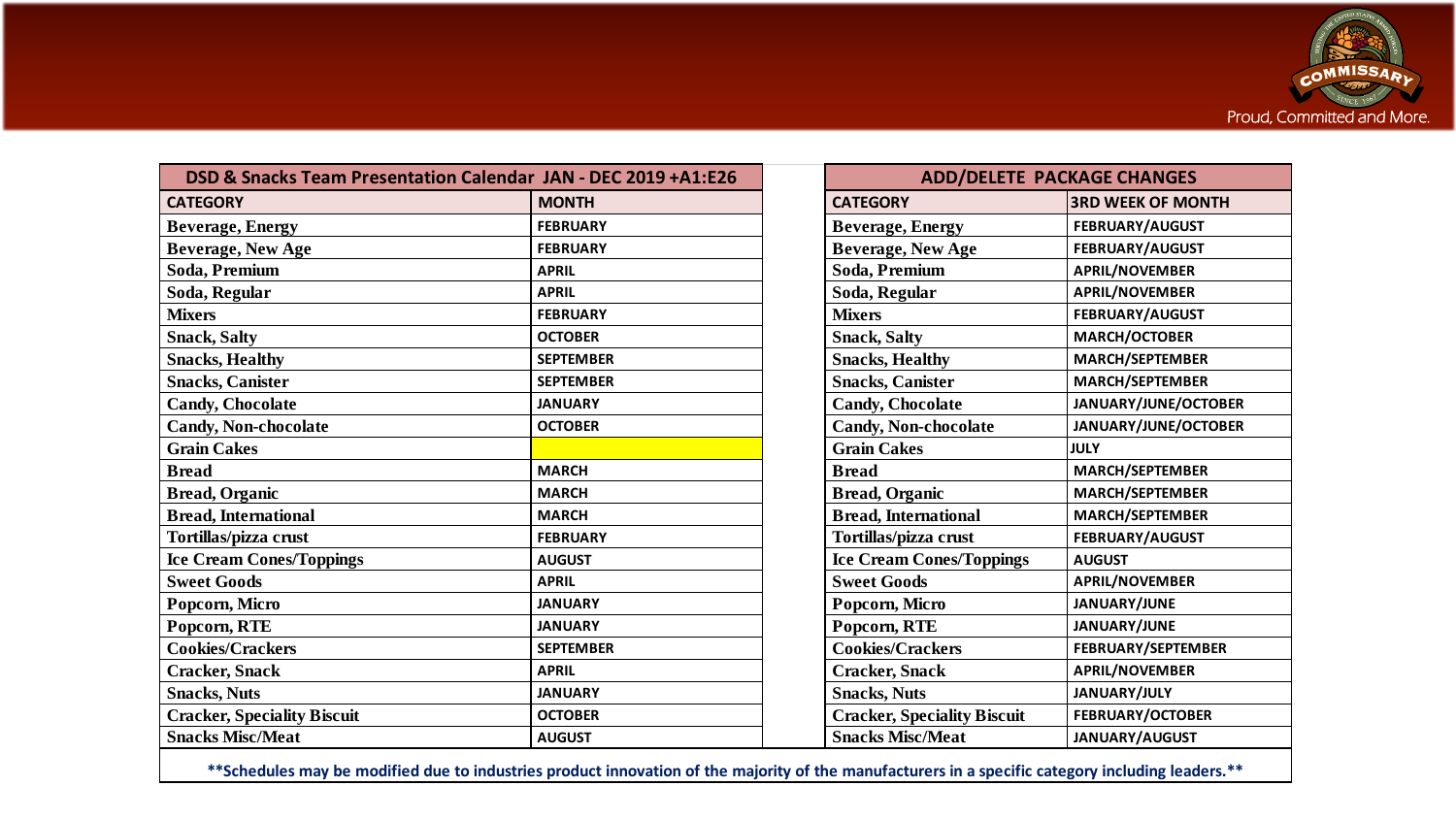

### Category Review – Build Value, Maintain Savings







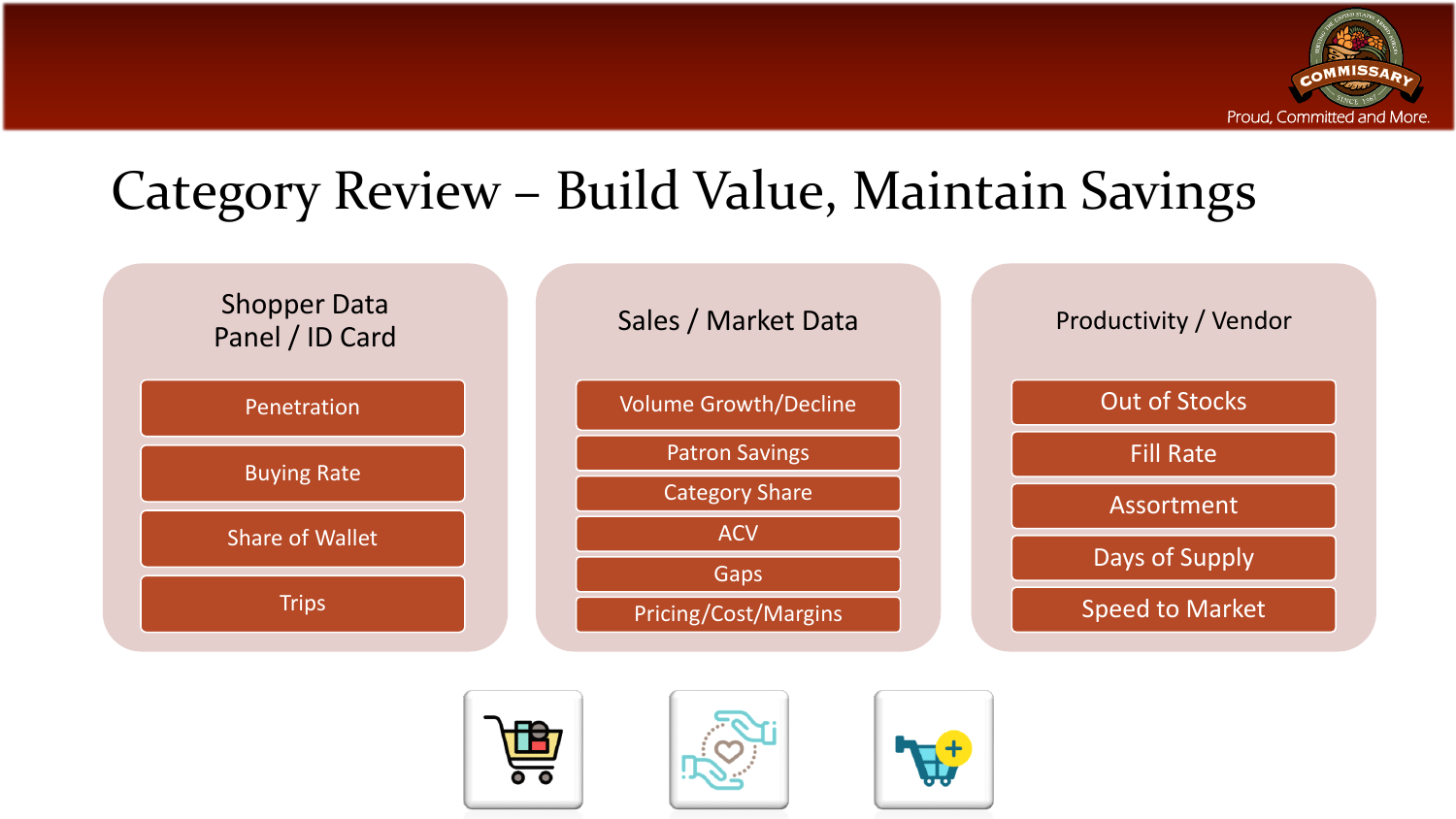

### DeCA's Initiatives



- Basket Size
- Two more items in patron's basket
- Achieving consistent 98% product availability on the shelf
- Increase speed to shelf on new items
- Achieving consistent 95% Fill Rates



Value

- First to market new item innovations
- Increasing Commissary Store Brand assortment
- Increase cross promotional opportunities with national brand and commissary store brand

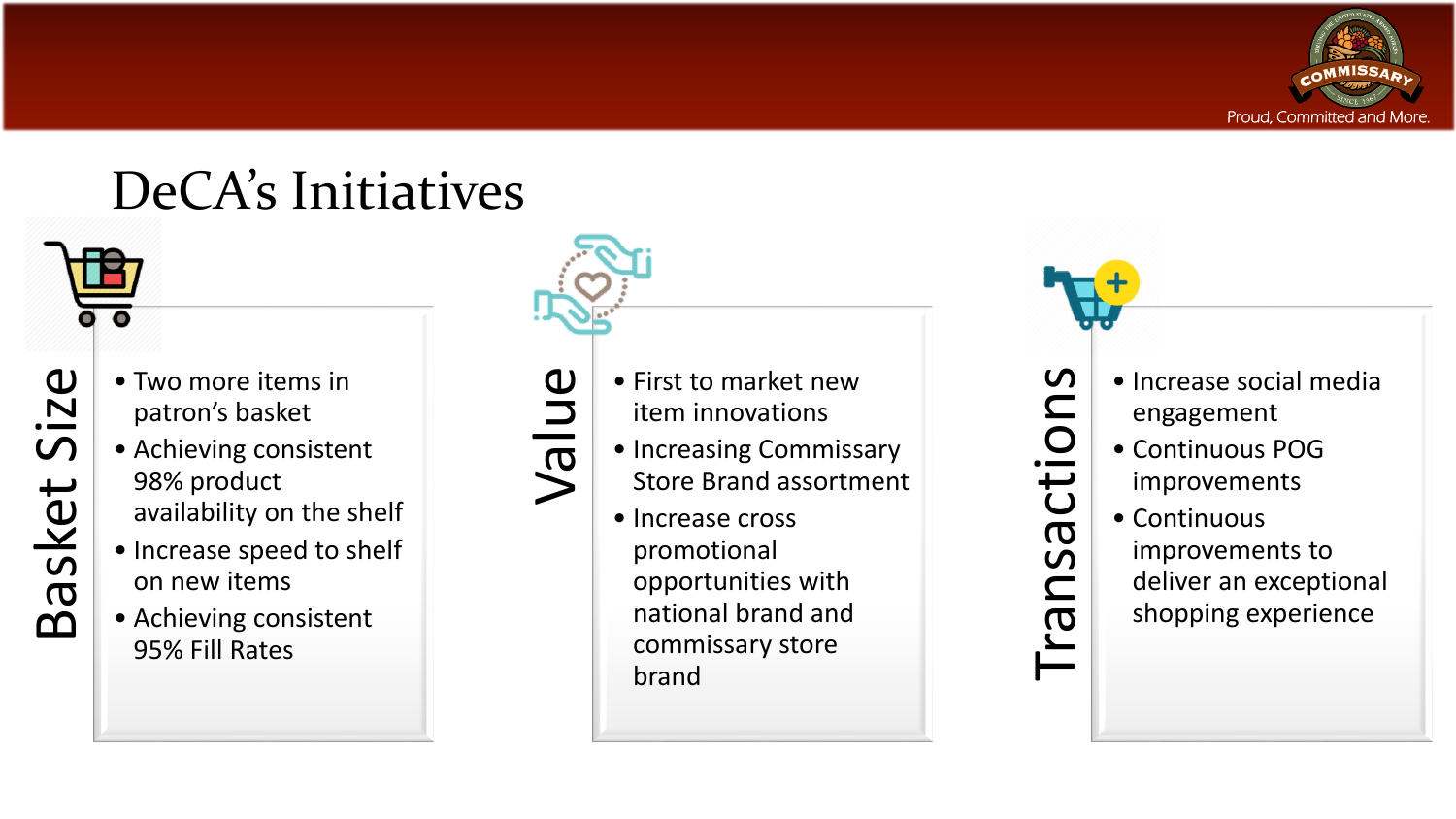

# FOOD Category Management Team

BARBARA MERRIWEATHER Category Manager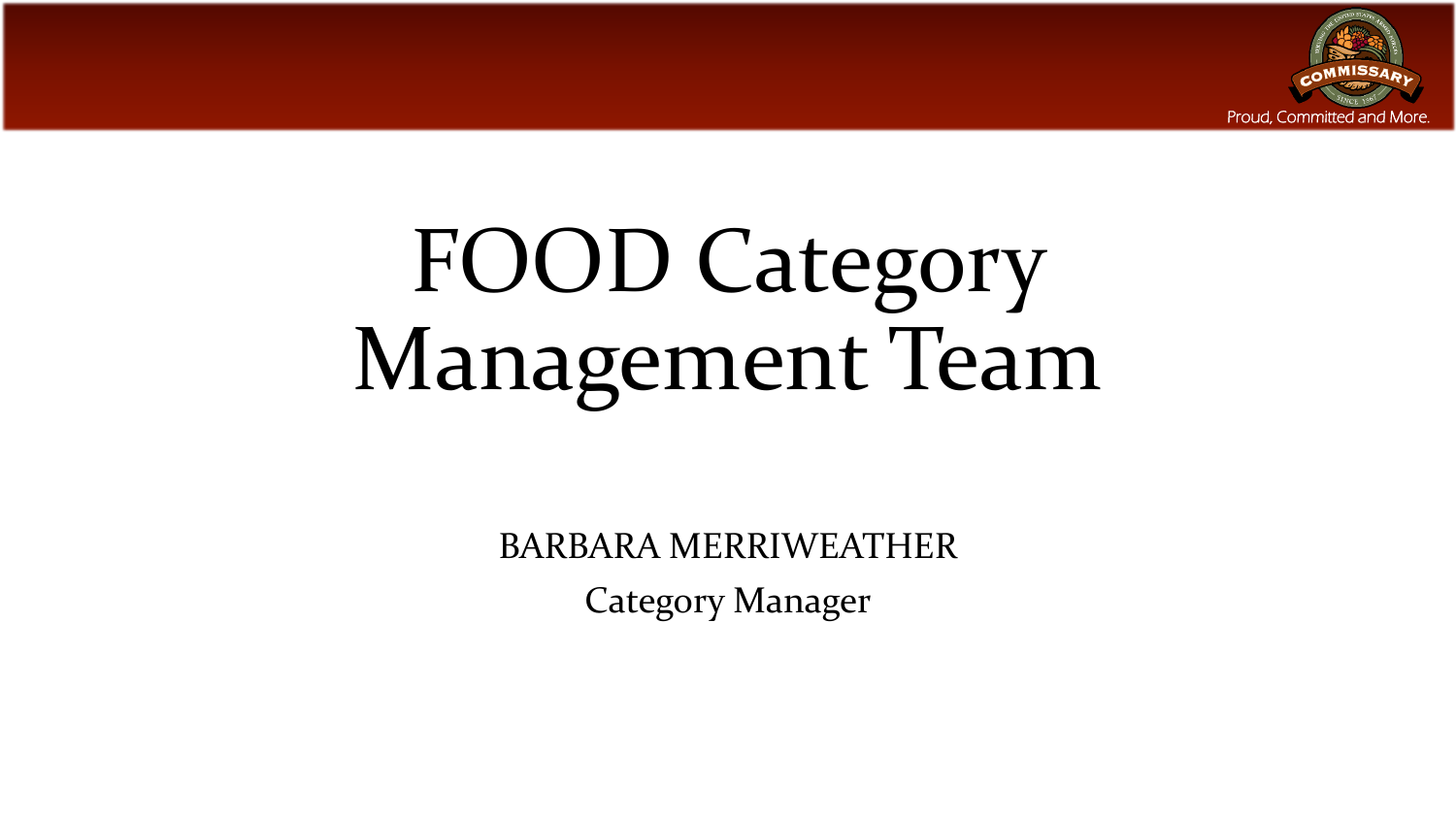

| <b>Sales Volume</b>    | \$199.4M            |  |  |
|------------------------|---------------------|--|--|
| <b>YOY Growth</b>      | $-10.2%$<br>AOC Rem |  |  |
| <b>Net Savings %</b>   | 25.4%               |  |  |
| # of SKUs Planogrammed | 1408                |  |  |
| # of Suppliers         | 167                 |  |  |



| <b>Category Dynamics</b>            |             |                   |  |  |  |
|-------------------------------------|-------------|-------------------|--|--|--|
|                                     | Sales (\$M) | <b>YOY Growth</b> |  |  |  |
| Coffee                              | 70.3        | $-7.3$            |  |  |  |
| <b>Cereal RTE</b>                   | 45.1        | $-9.6$            |  |  |  |
| <b>Shortening &amp; Oils</b>        | 24.6        | $-7.0$            |  |  |  |
| <b>Herb &amp; Spices Seasonings</b> | 20.0        | $-0.6$            |  |  |  |
| <b>Meat &amp; Fish Sauces</b>       | 19.5        | $-5.2$            |  |  |  |
| <b>Fish Canned</b>                  | 18.6        | $-5.8$            |  |  |  |

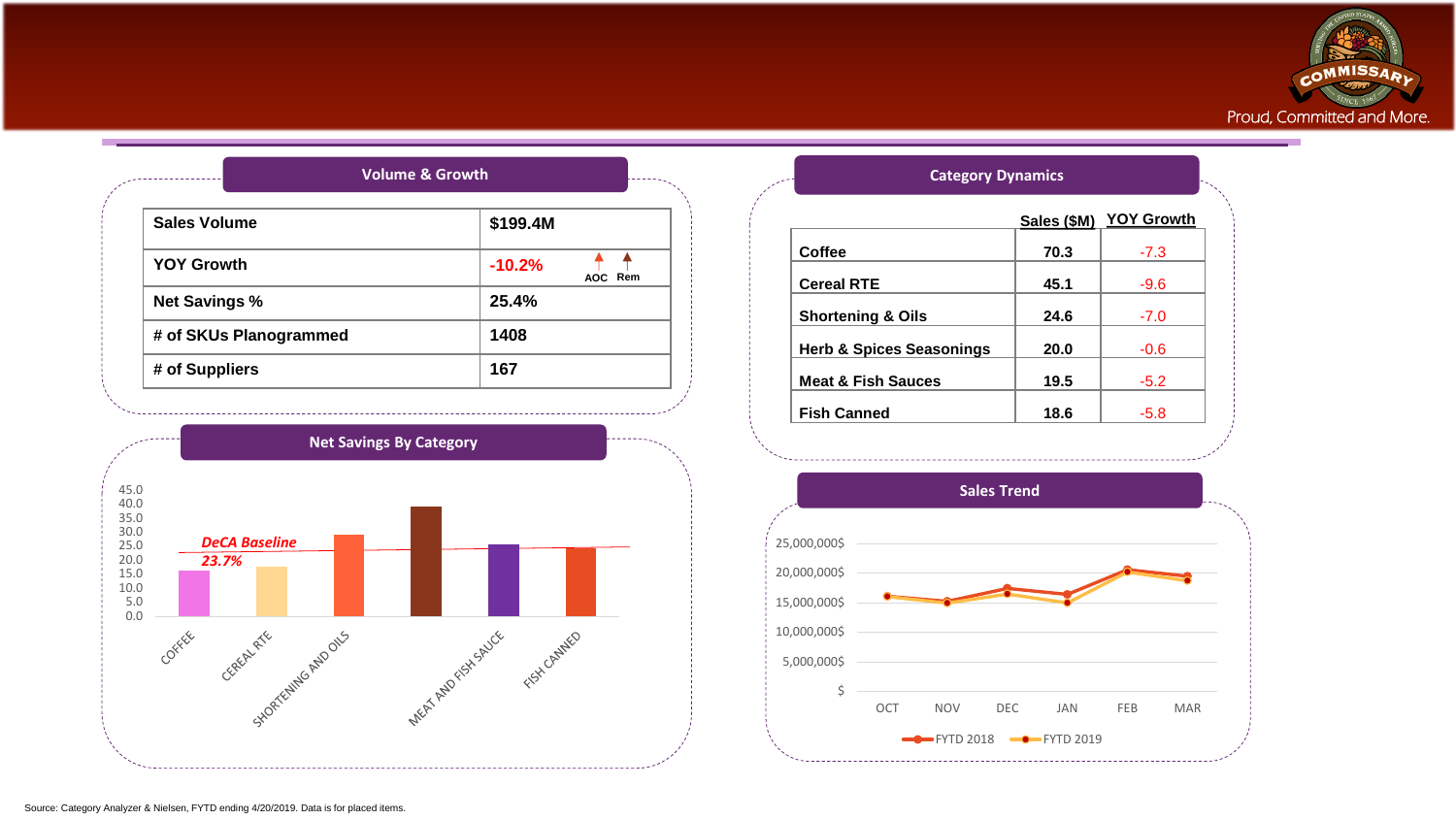

### **REVIEW/EVALUATION SCHEDULE**

| Cat #  | Category                            |                  | <b>Target Date Last Review</b> |
|--------|-------------------------------------|------------------|--------------------------------|
| 00250  | <b>ASIAN FOODS</b>                  |                  | $4/1/2019$ $4/1/2019$          |
| 00550  | <b>BAKING NEEDS MORSELS NUTS</b>    | 3/1/2020 MAJOR   |                                |
| 00575  | MILK CANNED POWDER UHT              |                  | 9/1/2020 EVALUATION            |
| 01000  | <b>CAKE MIX FLOUR</b>               | 5/1/2010 MAJOR   |                                |
| 05500  | <b>GENERAL HEALTH LIVING WELL</b>   | 4/1/2020 MINOR   |                                |
| 05550  | <b>GERMAN FOODS</b>                 | 10/1/2019 MINOR  |                                |
| 05600  | <b>GOURMET FOODS</b>                |                  | 11/1/2019 EVALUATION           |
| 05750  | <b>GRAVY &amp; DRY SEASON MIXES</b> |                  | 6/1/2020 EVALUATION            |
| 05850  | <b>HISPANIC</b>                     | $6/1/2019$ MAJOR |                                |
| 06600  | <b>LATINO</b>                       | 8/1/2019 MINOR   |                                |
| 08350  | PUDDINGS GELATINS MARSHMALLOWS      |                  | 2/1/2020 EVALUATION            |
| [08700 | <b>SHORTENING &amp; OILS</b>        | 7/1/2020 MAJOR   |                                |
| 09350  | <b>SPICES EXTRACTS</b>              |                  | 6/1/2020 EVALUATION            |
| 09450  | <b>SUGAR GRANULATED</b>             | 5/1/2020 MINOR   |                                |
| 09500  | <b>SUGAR &amp; CONFECTIONERY</b>    | 5/1/2020 MINOR   |                                |

### **ADD/DELETE/ITEM UPDATES**

| Cat # | Category                            | <b>Target Date</b> |
|-------|-------------------------------------|--------------------|
| 00250 | <b>ASIAN FOODS</b>                  | FEB/JUN/OCT        |
| 00550 | <b>BAKING NEEDS MORSELS NUTS</b>    | JAN/MAY/SEPT       |
| 00575 | MILK CANNED POWDER UHT              | FEB/JUN/OCT        |
| 01000 | <b>CAKE MIX FLOUR</b>               | JAN/MAY/SEPT       |
| 05500 | <b>GENERAL HEALTH LIVING WELL</b>   | FEB/JUN/OCT        |
| 05550 | <b>GERMAN FOODS</b>                 | APR/AUG/DEC        |
| 05600 | <b>GOURMET FOODS</b>                | APR/AUG/DEC        |
| 05750 | <b>GRAVY &amp; DRY SEASON MIXES</b> | JAN/MAY/SEPT       |
| 05850 | <b>HISPANIC</b>                     | MAR/JUL/NOV        |
| 06600 | LATINO                              | MAR/JUL/NOV        |
| 08350 | PUDDINGS GELATINS MARSHMALLOWS      | APR/AUG/DEC        |
| 08700 | <b>SHORTENING &amp; OILS</b>        | FEB/JUN/OCT        |
| 09350 | <b>SPICES EXTRACTS</b>              | MAR/JUL/NOV        |
| 09450 | <b>SUGAR GRANULATED</b>             | JAN/MAY/SEPT       |
| 09500 | <b>SUGAR &amp; CONFECTIONERY</b>    | JAN/MAY/SEPT       |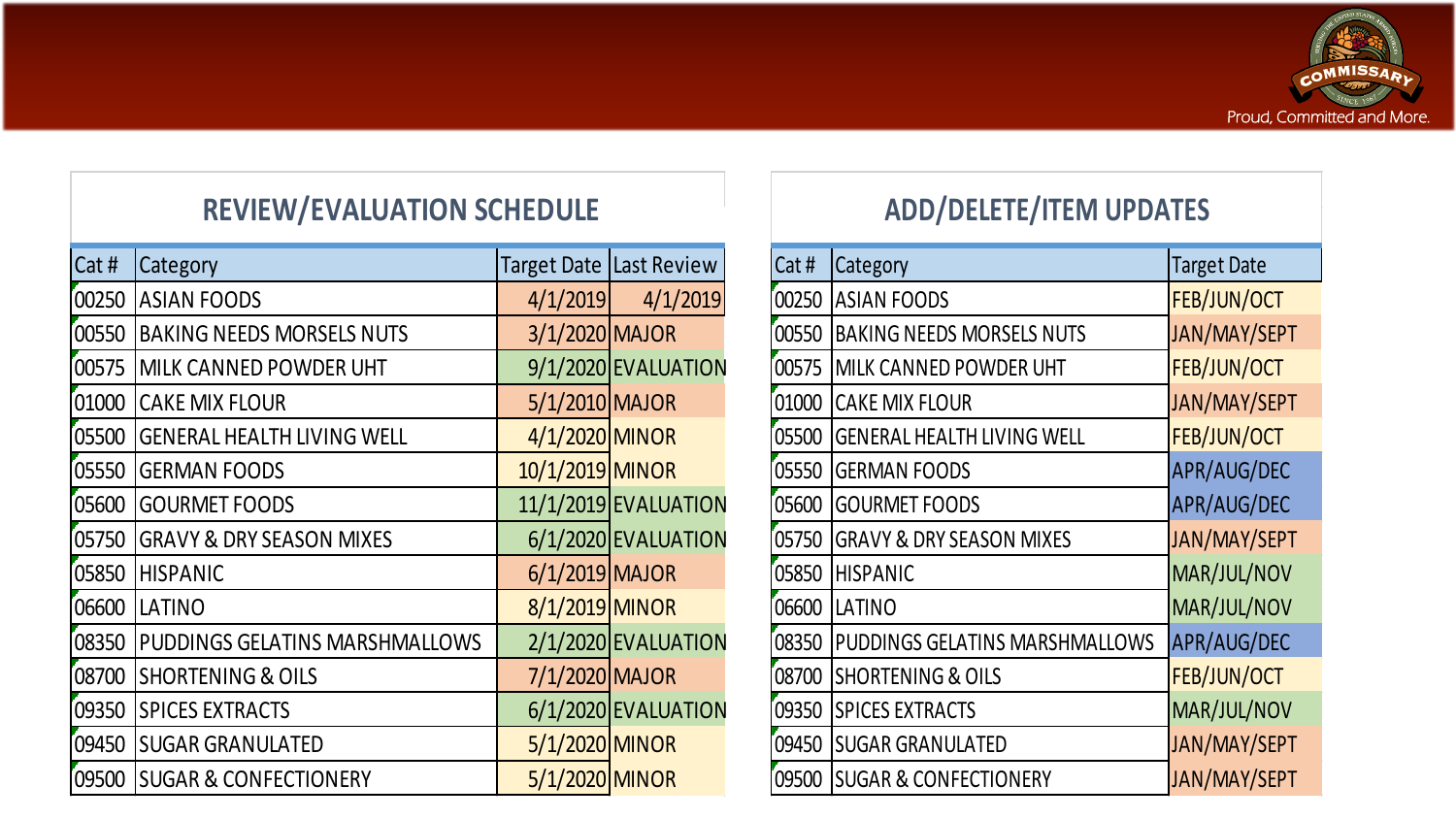

| <b>FOOD TEAM ANNUAL DP PLAN 2019</b> |                       |                       |     |     |                                               |                |            |                  |                 |
|--------------------------------------|-----------------------|-----------------------|-----|-----|-----------------------------------------------|----------------|------------|------------------|-----------------|
|                                      |                       |                       |     |     |                                               |                |            |                  |                 |
|                                      |                       |                       |     |     | <b>CATEGORY MANAGER: BARBARA MERRIWEATHER</b> |                |            |                  |                 |
| <b>PROMO PERIOD</b>                  | <b>DP 16</b>          |                       |     |     |                                               |                |            |                  |                 |
| <b>THEME</b>                         | <b>BACK TO SCHOOL</b> |                       |     |     |                                               |                |            |                  |                 |
| CATEGORY STRATEGY(S)                 | PACK AND GO ITEMS     |                       |     |     |                                               |                |            |                  |                 |
|                                      |                       |                       |     |     |                                               |                |            |                  |                 |
| <b>CATEGORY</b>                      | <b>BRANDS</b>         | <b>ITEM COUNT IMS</b> |     | PB  | <b>SCRIPTED EC</b>                            | <b>SHIPPER</b> | <b>WOV</b> | <b>SLANTBACK</b> | ON SHELF PROMO? |
| <b>PEANUT BUTTER</b>                 | <b>JIF</b>            | 31                    |     | IN. |                                               | N              | N          | IN               |                 |
| <b>JAMS JELLY</b>                    | <b>HERO</b>           |                       | 4 N |     | IN                                            | N              |            | IN.              |                 |
| <b>DRESSINGS SALAD</b>               | <b>WISHBONE</b>       |                       | 4 N |     | $\mathbf v$                                   |                | <b>N</b>   | IN.              |                 |
|                                      |                       |                       |     |     |                                               |                |            |                  |                 |
|                                      |                       |                       |     |     |                                               |                |            |                  |                 |
|                                      |                       |                       |     |     |                                               |                |            |                  |                 |
|                                      |                       |                       |     |     |                                               |                |            |                  |                 |
|                                      |                       |                       |     |     |                                               |                |            |                  |                 |